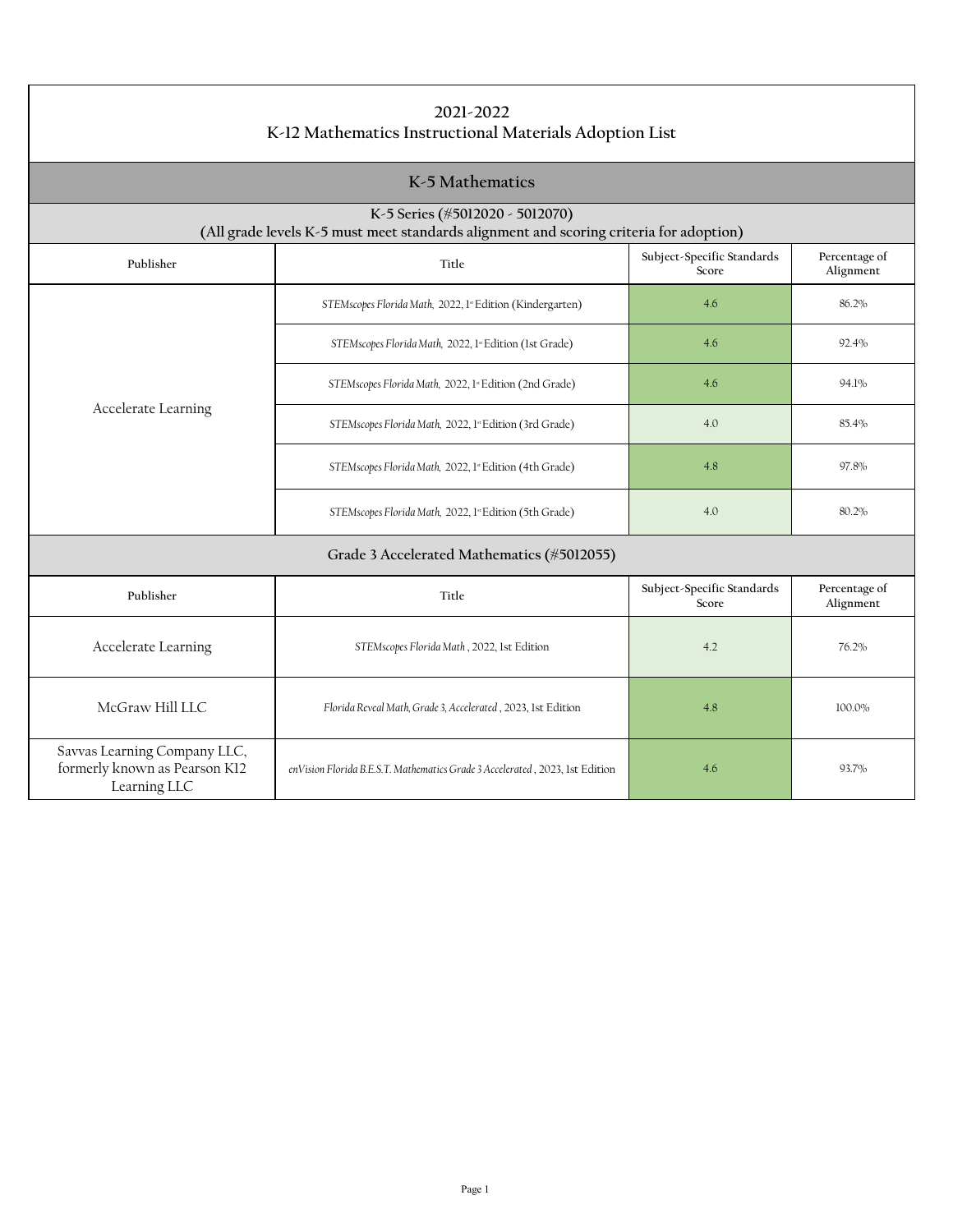| Grade 4 Accelerated Mathematics (#5012065)                                    |                                                                                                |                                     |                            |
|-------------------------------------------------------------------------------|------------------------------------------------------------------------------------------------|-------------------------------------|----------------------------|
| Publisher                                                                     | Title                                                                                          | Subject-Specific Standards<br>Score | Percentage of<br>Alignment |
| Savvas Learning Company LLC,<br>formerly known as Pearson K12<br>Learning LLC | enVision Florida B.E.S.T. Mathematics Grade 4 Accelerated, 2023, 1st Edition                   | 4.4                                 | 91.7%                      |
|                                                                               | Foundational Skills in Mathematics K-2 (#5012005)                                              |                                     |                            |
| Publisher                                                                     | Title                                                                                          | Subject-Specific Standards<br>Score | Percentage of<br>Alignment |
| Accelerate Learning                                                           | STEMscopes Florida Math, 2022, 1st Edition                                                     | 4.3                                 | 82.3%                      |
|                                                                               | 6-8 Mathematics                                                                                |                                     |                            |
| M/J Grade 6 Mathematics (#1205010)                                            |                                                                                                |                                     |                            |
| Publisher                                                                     | Title                                                                                          | Subject-Specific Standards<br>Score | Percentage of<br>Alignment |
| Big Ideas Learning, LLC                                                       | Florida's B.E.S.T. Standards for MATH Grade 6 with CalcChat and CalcView, 2023,<br>1st Edition | 4.5                                 | 88.3%                      |
| Carnegie Learning, Inc. dba EMC<br>Publishing & Mondo Ed                      | Carnegie Learning FL Middle School Math Solution, Grade 6 Mathematics, 2023,<br>1st Edition    | 4.4                                 | 92.6%                      |
| EdGems Math LLC                                                               | Florida EdGems Math Course 1, 2022, 1st Edition                                                | 4.2                                 | 87.2%                      |
| Houghton Mifflin Harcourt                                                     | HMH Florida's B.E.S.T. Into Math, 2023                                                         | 4.6                                 | 91.5%                      |
| Math Nation (a division of Study Edge)                                        | Math Nation: Florida's B.E.S.T. 6th Grade Math, 2023, 1st Edition                              | 5.0                                 | 97.9%                      |
| McGraw Hill LLC                                                               | Florida Reveal Math, Grade 6, 2023, 1st Edition                                                | 4.9                                 | 100.0%                     |
| Savvas Learning Company LLC,<br>formerly known as Pearson K12                 | enVision Florida B.E.S.T. Mathematics Grade 6, 2023, 1st Edition                               | 4.8                                 | 96.8%                      |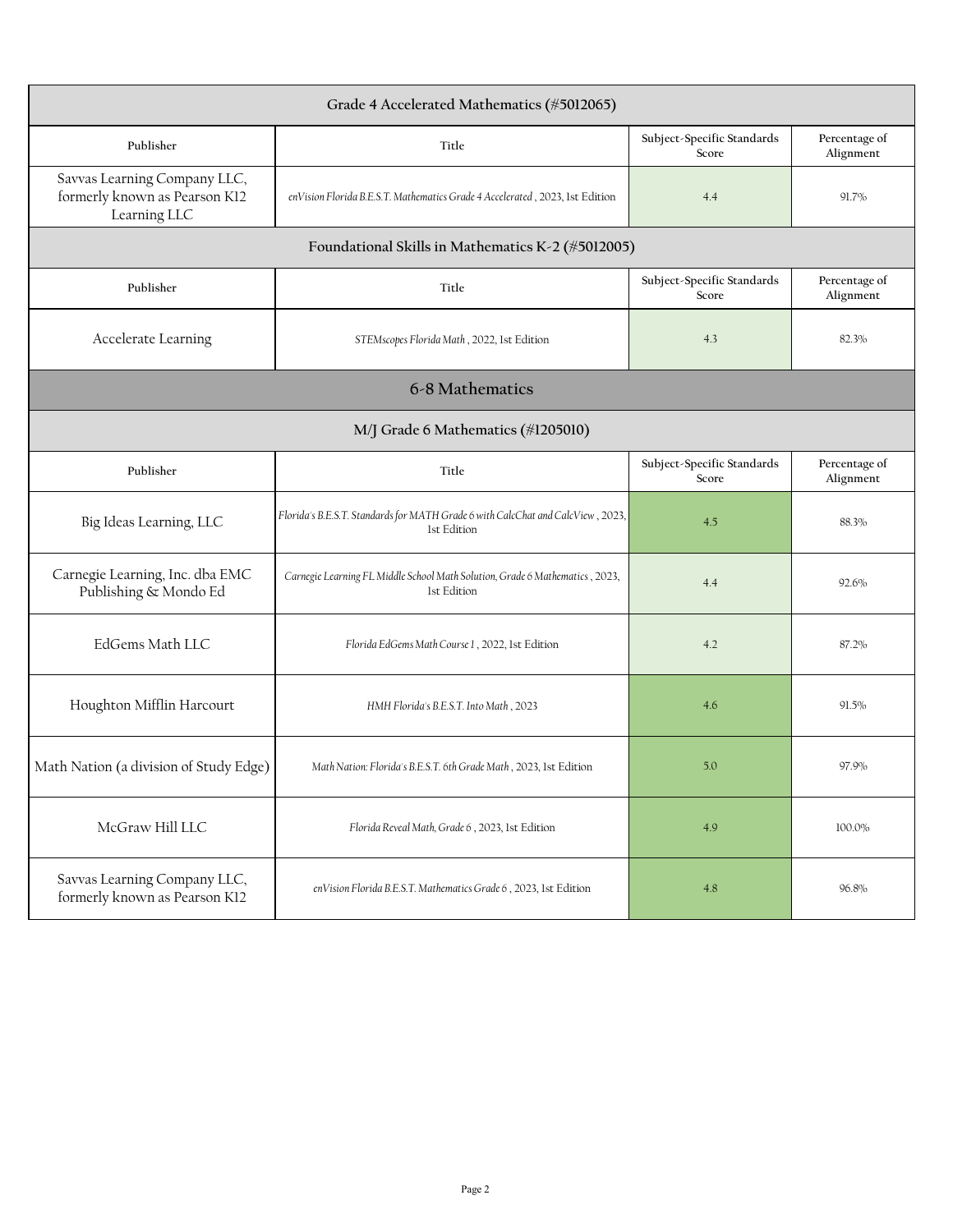| M/J Grade 6 Accelerated Mathematics (#1205020)                |                                                                                                                           |                                     |                            |
|---------------------------------------------------------------|---------------------------------------------------------------------------------------------------------------------------|-------------------------------------|----------------------------|
| Publisher                                                     | Title                                                                                                                     | Subject-Specific Standards<br>Score | Percentage of<br>Alignment |
| Big Ideas Learning, LLC                                       | Florida's B.E.S.T. Standards for MATH Grade 6 Accelerated with CalcChat <sup>®</sup> and<br>CalcView ©, 2023, 1st Edition | 4.8                                 | 99.2%                      |
| Carnegie Learning, Inc. dba EMC<br>Publishing & Mondo Ed      | Carnegie Learning FL Middle School Math Solution, Grade 6 Accelerated<br>Mathematics, 2023, 1st Edition                   | 4.8                                 | 98.4%                      |
| EdGems Math LLC                                               | Florida EdGems Math Course 1 Accelerated, 2022, 1st Edition                                                               | 4.4                                 | 91.4%                      |
| Math Nation (a division of Study Edge)                        | Math Nation: Florida's B.E.S.T. 6th Grade Accelerated Math, 2023, 1st Edition                                             | 4.6                                 | 93.8%                      |
| McGraw Hill LLC                                               | Florida Reveal Math, Grade 6 Accelerated, 2023, 1st Edition                                                               | 4.8                                 | 96.9%                      |
| Savvas Learning Company LLC,<br>formerly known as Pearson K12 | enVision Florida B.E.S.T. Mathematics Grade 6 Accelerated, 2023, 1st Edition                                              | 4.8                                 | 94.5%                      |
|                                                               | M/J Grade 7 Mathematics (#1205040)                                                                                        |                                     |                            |
| Publisher                                                     | Title                                                                                                                     | Subject-Specific Standards<br>Score | Percentage of<br>Alignment |
| Big Ideas Learning, LLC                                       | Florida's B.E.S.T. Standards for MATH Grade 7 with CalcChat $\circ$ and CalcView $\circ$ ,<br>2023, 1st Edition           | 4.6                                 | 95.1%                      |
| Carnegie Learning, Inc. dba EMC<br>Publishing & Mondo Ed      | Carnegie Learning FL Middle School Math Solution, Grade 7 Mathematics, 2023, 1st<br>Edition                               | 4.8                                 | 97.6%                      |
| Houghton Mifflin Harcourt                                     | HMH Florida's B.E.S.T. Into Math, 2023                                                                                    | 4.6                                 | 91.5%                      |
| Math Nation (a division of Study Edge)                        | Math Nation: Florida's B.E.S.T. 7th Grade Math, 2023, 1st Edition                                                         | 4.6                                 | 93.9%                      |
| McGraw Hill LLC                                               | Florida Reveal Math, Grade 7, 2023, 1st Edition                                                                           | 4.6                                 | 93.9%                      |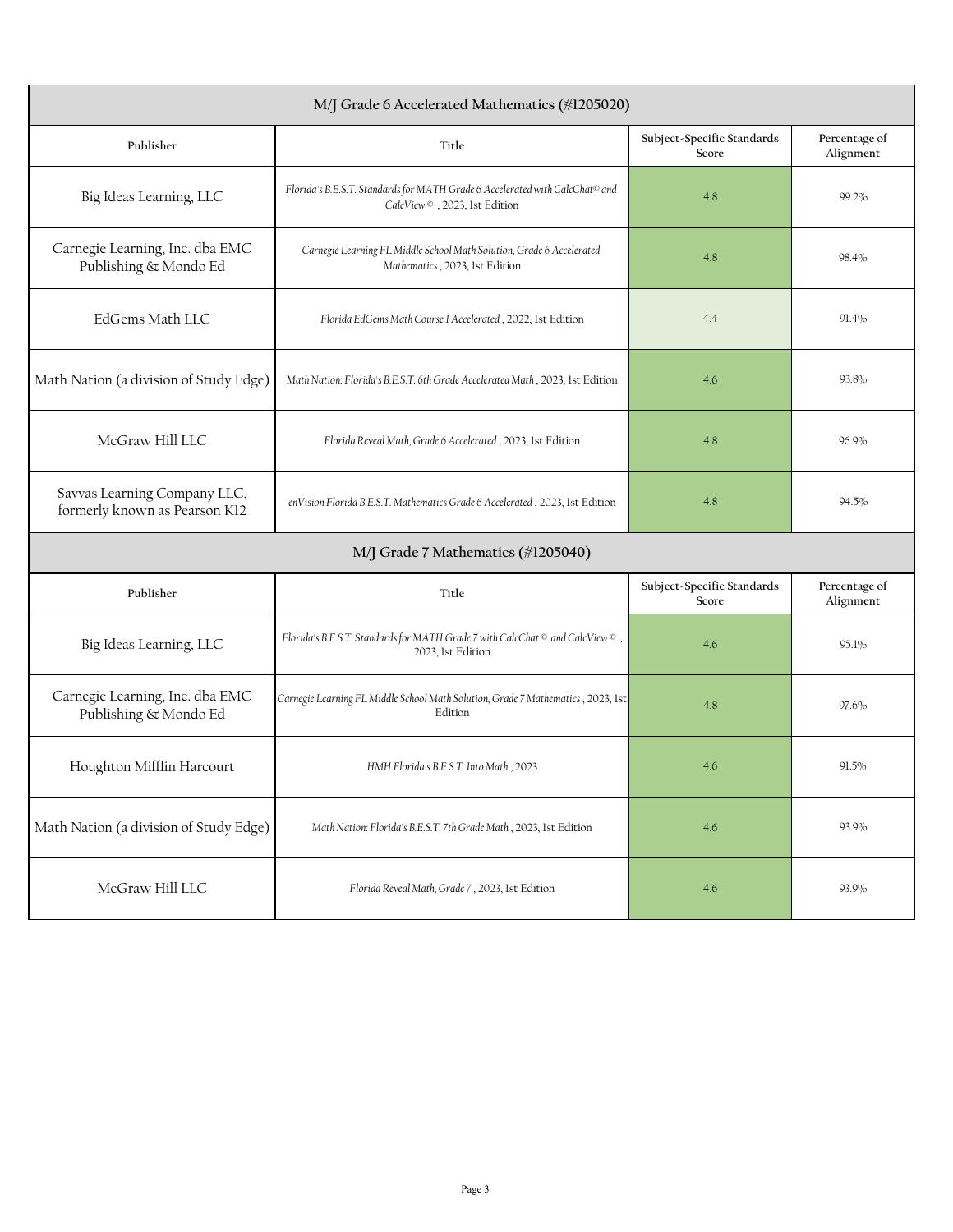| M/J Grade 7 Accelerated Mathematics (#1205050)                |                                                                                                                           |                                     |                            |
|---------------------------------------------------------------|---------------------------------------------------------------------------------------------------------------------------|-------------------------------------|----------------------------|
| Publisher                                                     | Title                                                                                                                     | Subject-Specific Standards<br>Score | Percentage of<br>Alignment |
| Big Ideas Learning, LLC                                       | Florida's B.E.S.T. Standards for MATH Grade 7 Accelerated with CalcChat © and<br>CalcView ©, 2023, 1st Edition            | 4.5                                 | 100.0%                     |
| Carnegie Learning, Inc. dba EMC<br>Publishing & Mondo Ed      | Carnegie Learning FL Middle School Math Solution, Grade 7 Accelerated<br>Mathematics, 2023, 1st Edition                   | 4.8                                 | 94.5%                      |
| EdGems Math LLC                                               | Florida EdGems Math Course 2 Accelerated, 2022, 1st Edition                                                               | 4.3                                 | 78.9%                      |
| Houghton Mifflin Harcourt                                     | HMH Florida's B.E.S.T. Into Math Accelerated 7, 2023                                                                      | 4.3                                 | 80.5%                      |
| McGraw Hill LLC                                               | Florida Reveal Math, Grade 7 Accelerated, 2023, 1st Edition                                                               | 4.2                                 | 95.3%                      |
| Savvas Learning Company LLC,<br>formerly known as Pearson K12 | enVision Florida B.E.S.T. Mathematics Grade 7 Accelerated, 2023, 1st Edition                                              | 5.0                                 | 100.0%                     |
|                                                               | M/J Grade 8 Mathematics: Pre-Algebra (#1205070)                                                                           |                                     |                            |
| Publisher                                                     | Title                                                                                                                     | Subject-Specific Standards<br>Score | Percentage of<br>Alignment |
| Big Ideas Learning, LLC                                       | Florida's B.E.S.T. Standards for MATH Grade 8 Pre-Algebra with CalcChat <sup>®</sup> and<br>CalcView ©, 2023, 1st Edition | 4.4                                 | 88.3%                      |
| Carnegie Learning, Inc. dba EMC<br>Publishing & Mondo Ed      | Carnegie Learning FL Middle School Math Solution, Grade 8 Mathematics: Pre-<br>Algebra, 2023, 1st Edition                 | 4.2                                 | 87.2%                      |
| Houghton Mifflin Harcourt                                     | HMH Florida's B.E.S.T. Into Math, 2023                                                                                    | 4.2                                 | 85.1%                      |
| Math Nation (a division of Study Edge)                        | Math Nation: Florida's B.E.S.T. 8th Grade Math: Pre-Algebra, 2023, 1st Edition                                            | 5.0                                 | 100.0%                     |
| Savvas Learning Company LLC,<br>formerly known as Pearson K12 | enVision Florida B.E.S.T. Mathematics Grade 8 Pre-Algebra, 2023, 1st Edition                                              | $4.8\,$                             | 100.0%                     |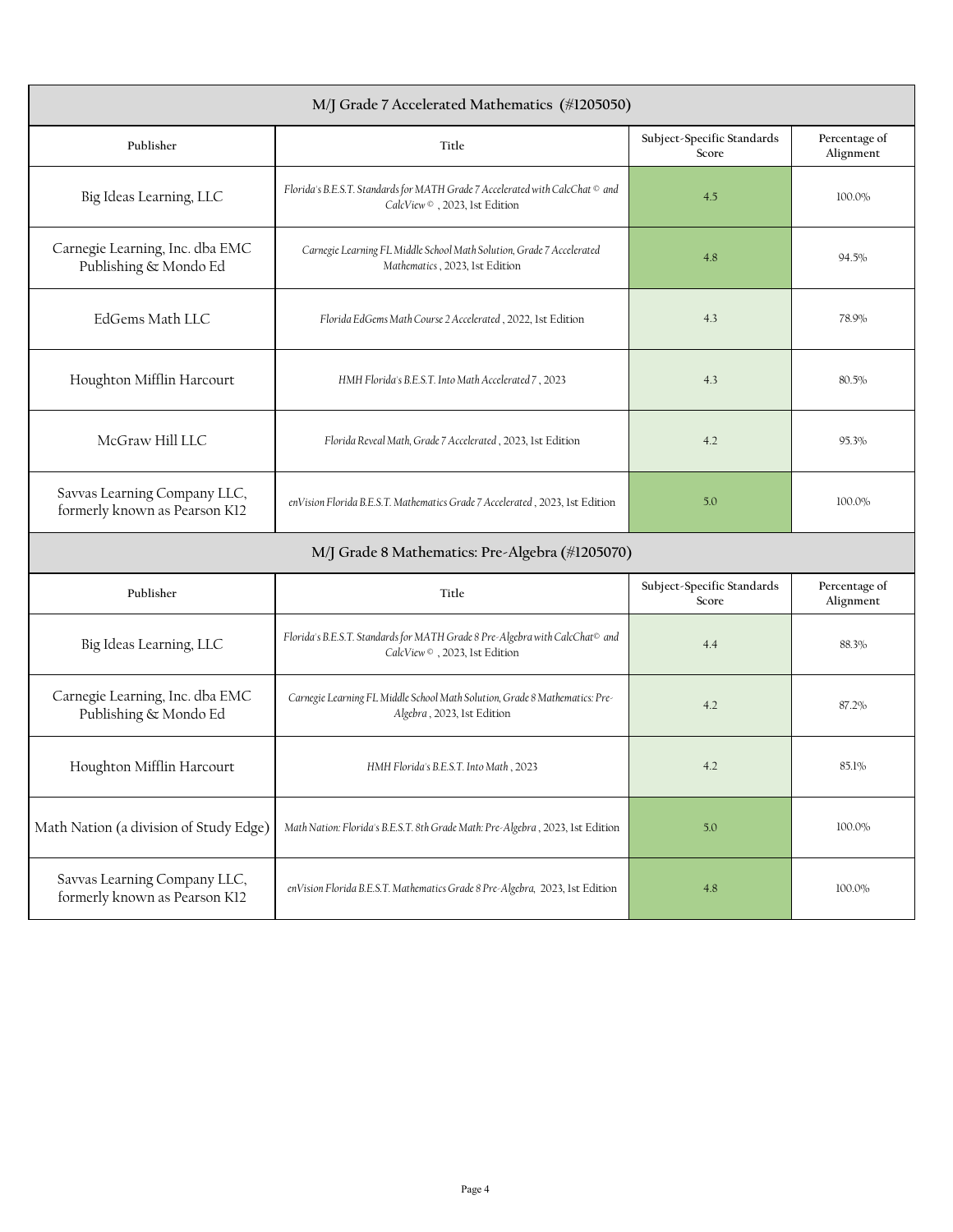| 9-12 Mathematics                                                               |                                                                                                  |                                     |                            |
|--------------------------------------------------------------------------------|--------------------------------------------------------------------------------------------------|-------------------------------------|----------------------------|
| Algebra 1 (#1200310)                                                           |                                                                                                  |                                     |                            |
| Publisher                                                                      | Title                                                                                            | Subject-Specific Standards<br>Score | Percentage of<br>Alignment |
| Agile Mind Educational Holdings, Inc.                                          | Florida Algebra 1, 2021 Edition                                                                  | 4.6                                 | 87.7%                      |
| Big Ideas Learning, LLC                                                        | Florida's B.E.S.T. Standards for MATH Algebra 1 with CalcChat and CalcView,<br>2023, 1st Edition | 4.7                                 | 100.0%                     |
| Carnegie Learning, Inc. dba EMC<br>Publishing & Mondo Ed                       | Carnegie Learning FL High School Math Solution, Algebra 1 with Honors, 2023, 1st<br>Edition      | 4.4                                 | 88.7%                      |
| EdGems Math LLC                                                                | Florida EdGems Math Algebra 1, 2022, 1st Edition                                                 | 4.5                                 | 97.2%                      |
| Houghton Mifflin Harcourt                                                      | HMH Florida's B.E.S.T. Into Algebra 1, 2023                                                      | 4.2                                 | 91.5%                      |
| Math Nation (a division of Study Edge)                                         | Math Nation: Florida's B.E.S.T. Algebra 1, 2023, 1st Edition                                     | 4.8                                 | 99.1%                      |
| Mathspace Inc.                                                                 | MATHSPACE FLORIDA: Algebra 1 B.E.S.T. 2022 edition, 2022, 1st Edition                            | 4.8                                 | 97.2%                      |
| McGraw Hill LLC                                                                | Florida Reveal Algebra 1, 2023, 1st Edition                                                      | 4.4                                 | 96.2%                      |
| Savvas Learning Company LLC,<br>formerly known as Pearson K12<br>Learning LLC. | enVision Florida B.E.S.T. Algebra 1, 2023, 1st Edition                                           | 4.6                                 | 95.3%                      |
| Algebra 1 Honors (#1200320)                                                    |                                                                                                  |                                     |                            |
| Publisher                                                                      | Title                                                                                            | Subject-Specific Standards<br>Score | Percentage of<br>Alignment |
| Agile Mind Educational Holdings, Inc.                                          | Florida Algebra 1 Honors, 2021 Edition                                                           | 4.8                                 | 100.0%                     |
| Math Nation (a division of Study Edge)                                         | Math Nation: Florida's B.E.S.T. Algebra 1 Honors, 2023, 1st Edition                              | 4.8                                 | 98.3%                      |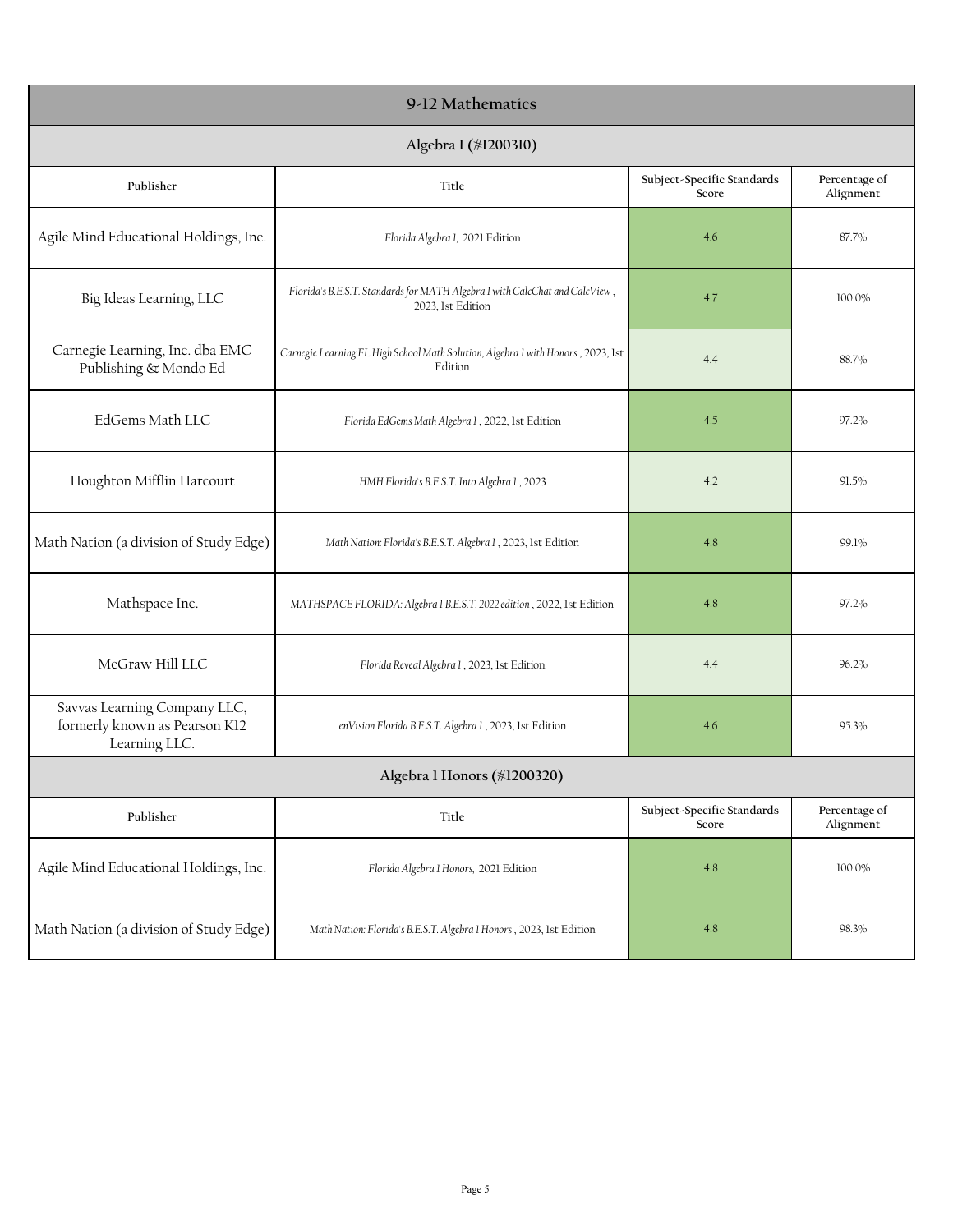| Algebra 2 (#1200330)                                                           |                                                                                             |                                     |                            |
|--------------------------------------------------------------------------------|---------------------------------------------------------------------------------------------|-------------------------------------|----------------------------|
| Publisher                                                                      | Title                                                                                       | Subject-Specific Standards<br>Score | Percentage of<br>Alignment |
| Agile Mind Educational Holdings, Inc.                                          | Florida Algebra 11, 2021 Edition                                                            | 4.7                                 | 96.6%                      |
| Carnegie Learning, Inc. dba EMC<br>Publishing & Mondo Ed                       | Carnegie Learning FL High School Math Solution, Algebra 2 with Honors, 2023, 1st<br>Edition | 4.9                                 | 96.6%                      |
| Math Nation (a division of Study Edge)                                         | Math Nation: Florida's B.E.S.T. Algebra 2, 2023, 1st Edition                                | 4.8                                 | 100.0%                     |
| Mathspace Inc.                                                                 | MATHSPACE FLORIDA: Algebra 2 B.E.S.T. 2022 edition, 2022, 1st Edition                       | 4.8                                 | 98.3%                      |
| McGraw Hill LLC                                                                | Florida Reveal Algebra 2, 2023, 1st Edition                                                 | 4.6                                 | 88.9%                      |
| Savvas Learning Company LLC,<br>formerly known as Pearson K12<br>Learning LLC. | enVision Florida B.E.S.T. Algebra 2, 2023, 1st Edition                                      | 4.7                                 | 94.9%                      |
|                                                                                | Algebra 2 Honors (#1200340)                                                                 |                                     |                            |
| Publisher                                                                      | Title                                                                                       | Subject-Specific Standards<br>Score | Percentage of<br>Alignment |
| Agile Mind Educational Holdings, Inc.                                          | Florida Algebra II Honors, 2021 Edition                                                     | 4.2                                 | 86.5%                      |
|                                                                                | Algebra 1-A (#1200370)                                                                      |                                     |                            |
| Publisher                                                                      | Title                                                                                       | Subject-Specific Standards<br>Score | Percentage of<br>Alignment |
| Agile Mind Educational Holdings, Inc.                                          | Intensified Algebra 1 (Vol 1), 2021 Edition                                                 | 4.6                                 | 98.5%                      |
|                                                                                | Mathematics for Data and Financial Literacy (#1200387)                                      |                                     |                            |
| Publisher                                                                      | Title                                                                                       | Subject-Specific Standards<br>Score | Percentage of<br>Alignment |
| Cengage Learning                                                               | Financial Algebra Tax Update, 2021, 2nd Edition                                             | 4.2                                 | 75%                        |
| Foundational Skills in Mathematics 9-12 (#1200400)                             |                                                                                             |                                     |                            |
| Publisher                                                                      | Title                                                                                       | Subject-Specific Standards<br>Score | Percentage of<br>Alignment |
| Savvas Learning Company LLC,<br>formerly known as Pearson K12<br>Learning LLC. | MathXL for School, 2009, 1st Edition                                                        | 4.2                                 | 78.0%                      |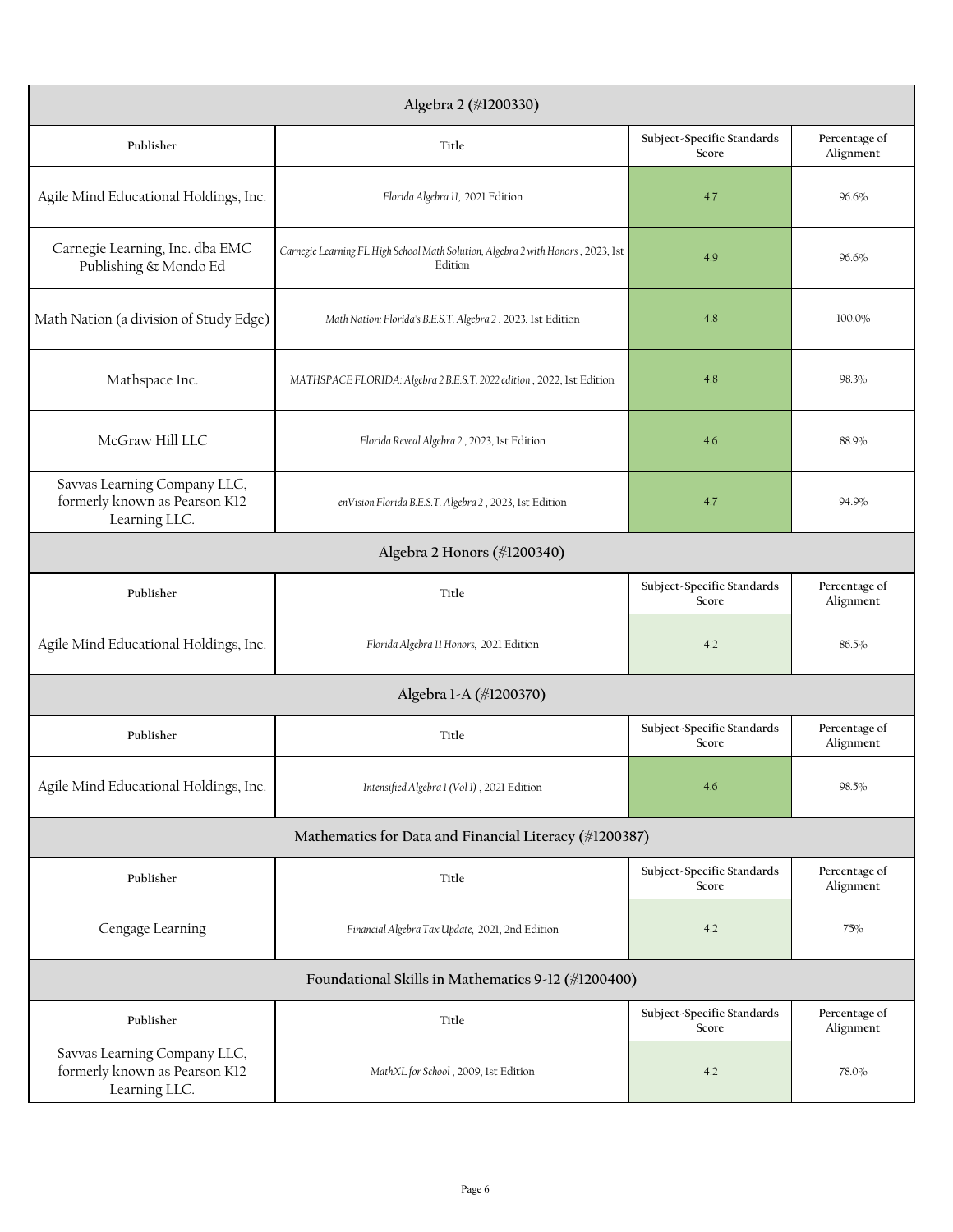| Mathematics for College Algebra (#1200700)                                     |                                                                      |                                     |                            |
|--------------------------------------------------------------------------------|----------------------------------------------------------------------|-------------------------------------|----------------------------|
| Publisher                                                                      | Title                                                                | Subject-Specific Standards<br>Score | Percentage of<br>Alignment |
| Cengage Learning                                                               | College Algebra, 2022, 11th Edition                                  | 4.7                                 | 91.3%                      |
| Cengage Learning                                                               | College Prep Algebra for Florida, Updated Edition, 2022, 2nd Edition | 4.5                                 | 92.4%                      |
| Houghton Mifflin Harcourt                                                      | College Algebra, 2017, 4th Edition                                   | 4.5                                 | 85.9%                      |
| Savvas Learning Company LLC,<br>formerly known as Pearson K12<br>Learning LLC. | College Algebra and Trigonometry, 2021, 7th Edition                  | 4.5                                 | 96.7%                      |
| Calculus Honors (#1202300)                                                     |                                                                      |                                     |                            |
| Publisher                                                                      | Title                                                                | Subject-Specific Standards<br>Score | Percentage of<br>Alignment |
| Savvas Learning Company LLC,<br>formerly known as Pearson K12<br>Learning LLC. | Calculus: Graphical, Numerical, Algebraic 6e © 2020, 6th Edition     | 4.4                                 | 81.7%                      |
|                                                                                | Precalculus Honors (#1202340)                                        |                                     |                            |
| Publisher                                                                      | Title                                                                | Subject-Specific Standards<br>Score | Percentage of<br>Alignment |
| Agile Mind Educational Holdings, Inc.                                          | Florida Pre calculus, 2021 Edition                                   | 4.4                                 | 84.0%                      |
| Cengage Learning                                                               | Precalculus with Limits                                              | 4.8                                 | 98.6%                      |
| Savvas Learning Company LLC,<br>formerly known as Pearson K12<br>Learning LLC. | Precalculus: Graphical, Numerical, Algebraic, 2019, 10th Edition     | 4.8                                 | 92.4%                      |